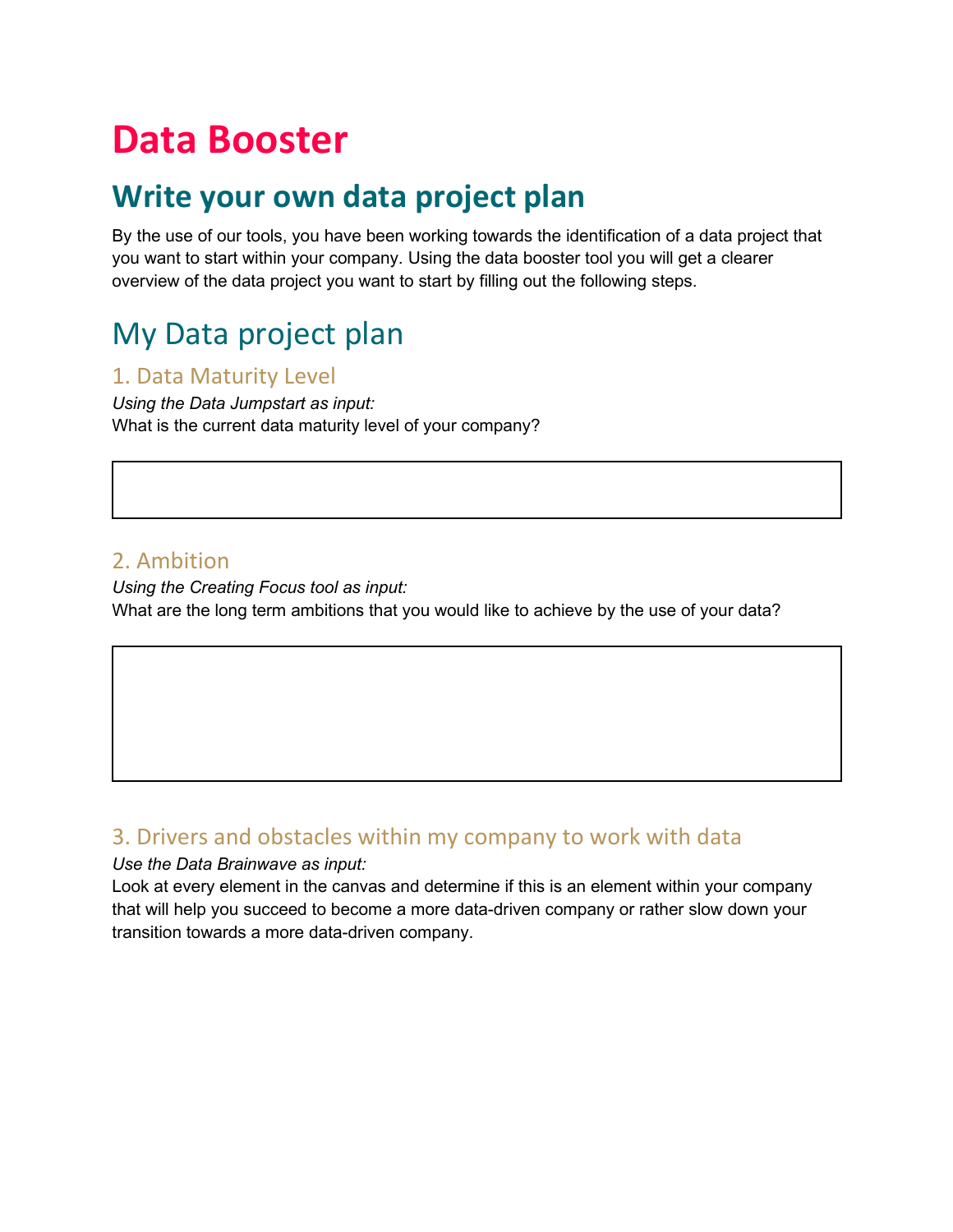#### **Obstacles**

What obstacles do you see within your company that could slow down your transition towards becoming more data-driven?

*E.g. we do not have the right skills to analyze the data, we do not have access to the data ourselves, we are dependent on our partner companies, the employees do not recognize the value of data, etc.* 

#### **Drivers**

What are the enabling elements for your company to become more data-driven? *E.g. the director sees data as a key priority, we have a clean and structured data set, etc.*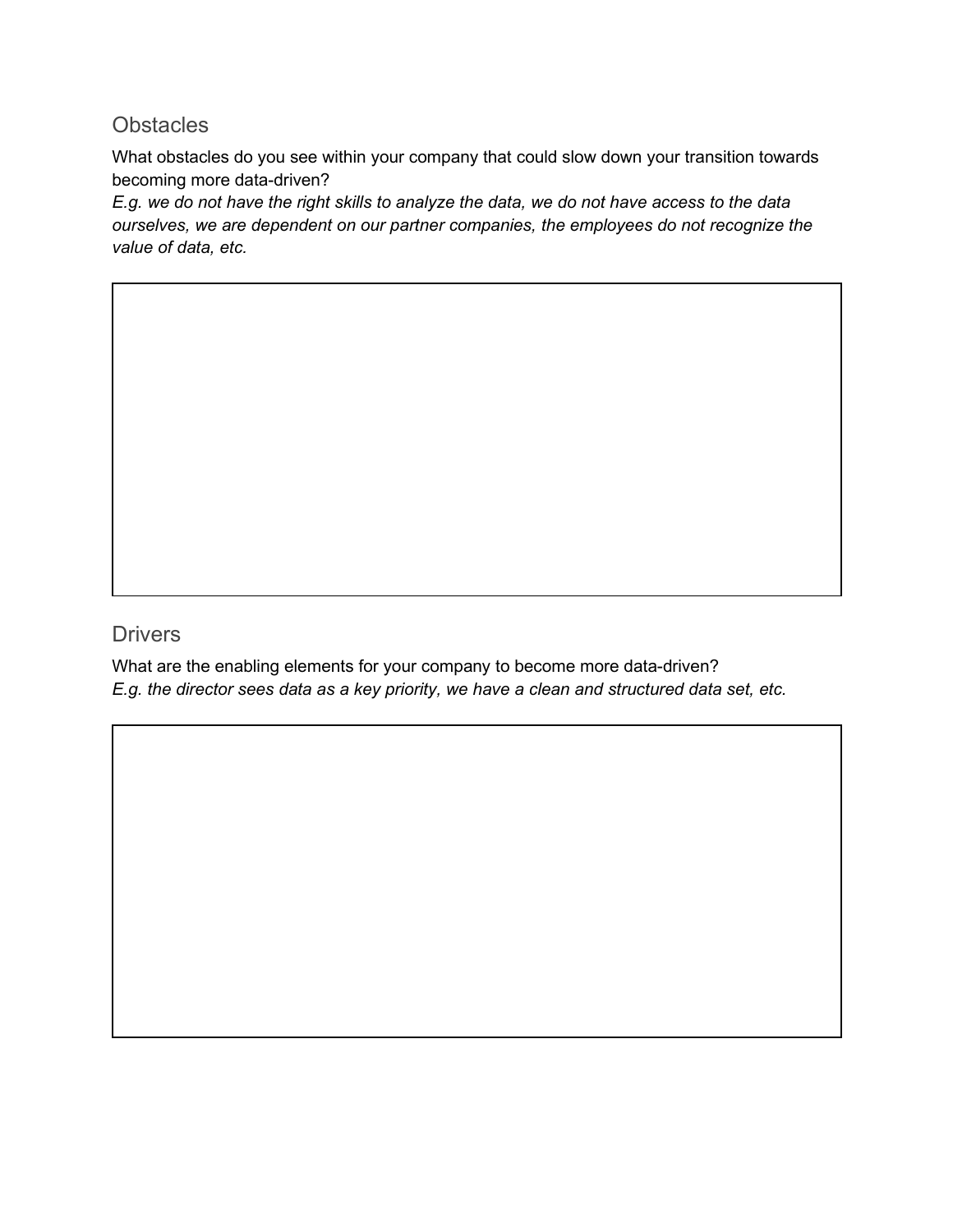#### 4. My first step

What is the first challenge we are going to focus on?

What is our goal in tackling this challenge?

What are we going to do to tackle this challenge?

What do we need to tackle this challenge (which data, people, software partners, or other resources)?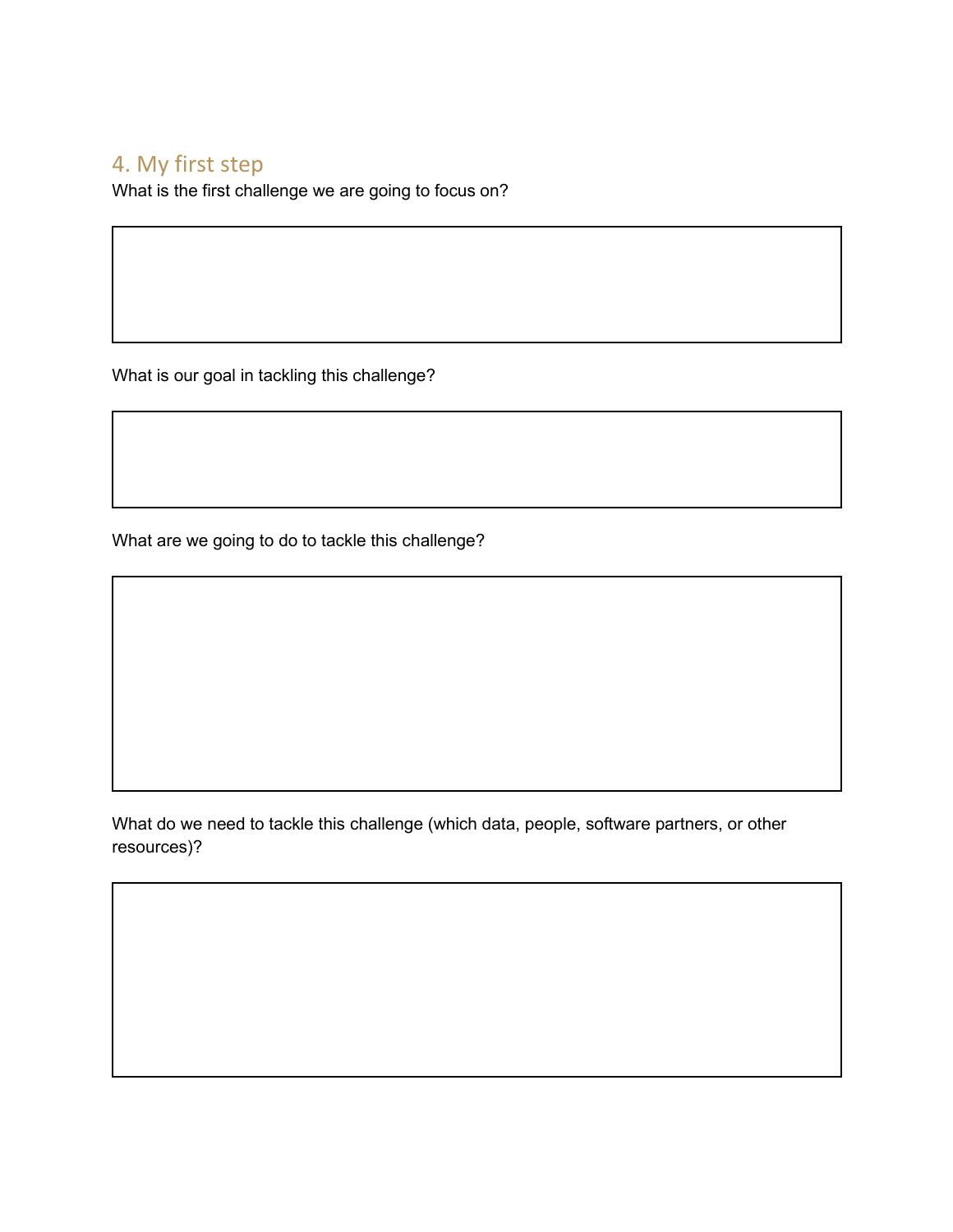What are possible obstacles for this project and how are we going to overcome those during the project?

What is the planned start and end of this project?

What is the concrete output that we expect?